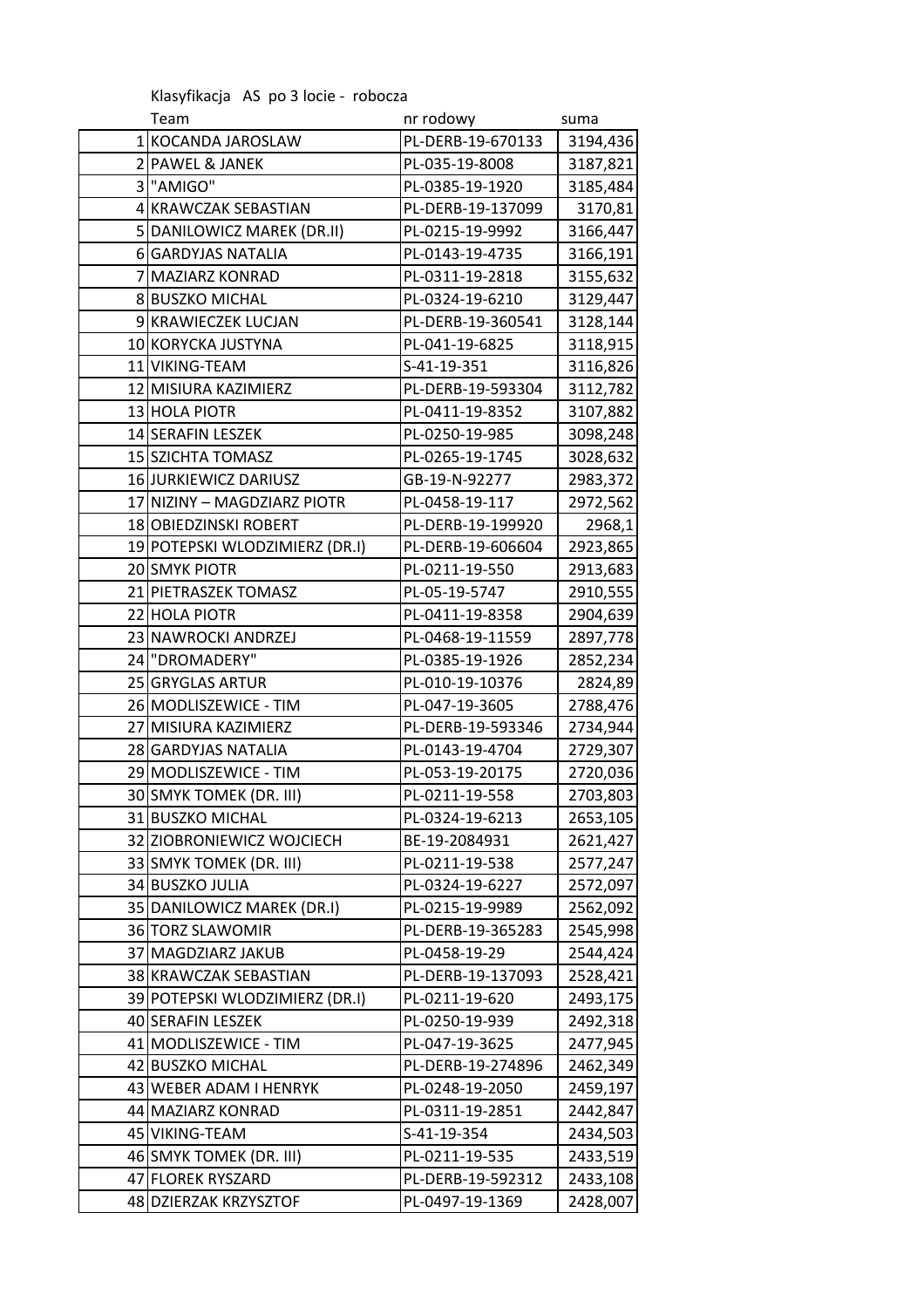| 49 KWIETNIOWSKI RAFAL          | PL-0215-19-11905  | 2412,113 |
|--------------------------------|-------------------|----------|
| 50 DUBIEL ZBIGNIEW I MONIKA    | PL-0311-19-6043   | 2408,219 |
| 51 MAGDZIARZ JAKUB             | PL-0458-19-98     | 2402,854 |
| 52 WAJSZCZUK RYSZARD           | PL-0215-19-9987   | 2394,036 |
| 53 MALEC MAREK                 | PL-0215-19-10712  | 2393,653 |
| 54 JURECZKA KRZYSZTOF          | PL-DERB-19-296985 | 2374,936 |
| 55 TORZ SLAWOMIR               | PL-DERB-19-370414 | 2350,86  |
| 56 PAWEL & JANEK               | PL-0321-19-5614   | 2348,628 |
| 57 WEBER ADAM I HENRYK         | PL-DERB-19-722802 | 2334,881 |
| 58 WEDZINA JAROSLAW            | PL-0215-19-9980   | 2331,712 |
| 59 VIKING-TEAM                 | S-41-19-346       | 2329,729 |
| 60 HOLA PIOTR                  | PL-0411-19-8355   | 2329,407 |
| 61 NAWROCKI ANDRZEJ            | PL-DERB-19-107017 | 2324,927 |
| 62 BUSZKO JULIA                | PL-0324-19-6288   | 2322,023 |
| 63 SZTOBNICKI PAWEL            | S24-19-542        | 2319,777 |
| 64 BLASZCZYK LEON              | PL-DERB-19-297325 | 2311,203 |
| 65 OBIEDZINSKI ROBERT          | PL-DERB-19-199942 | 2311,022 |
| 66 WAJSZCZUK RYSZARD           | PL-0215-19-9829   | 2310,701 |
| 67 GORA MARCIN                 | PL-0311-19-2665   | 2306,843 |
| 68 SMYK PIOTR                  | PL-DERB-19-606550 | 2303,796 |
| 69 SCHNAIDER KRZYSZTOF         | PL-0232-19-376    | 2282,354 |
| 70 LOBODA ADAM                 | PL-033-19-254     | 2275,085 |
| 71 PIETRASZEK TOMASZ           | PL-05-19-1107     | 2268,934 |
| 72 ZIOBRONIEWICZ WOJCIECH      | PL-DERB-19-124771 | 2263,76  |
| 73 GARDYJAS NATALIA            | PL-0143-19-4715   | 2241,012 |
| 74 GIBA / STANI                | PL-0231-19-1769   | 2225,846 |
| 75 GORA MARCIN                 | PL-0311-19-2667   | 2224,573 |
| 76 NIZINY - MAGDZIARZ PIOTR    | PL-0458-19-126    | 2218,072 |
| 77 CYFRA MATEUSZ I TOMEK       | PL-0411-19-2402   | 2207,949 |
| 78 MASTER TIM                  | PL-047-19-3651    | 2206,671 |
| 79 WEDZINA JAROSLAW            | PL-0215-19-9853   | 2206,439 |
| 80 BUSZKO MICHAL               | PL-0324-19-6212   | 2186,929 |
| 81 KOMAROW WLODIMIR (DR.I)     | BLR-19-027        | 2177,752 |
| 82 CZUPRYN BARTLOMIEJ          | PL-0458-19-260    | 2148,068 |
| 83 LOBODA ADAM                 | PL-033-19-264     | 2088,251 |
| 84 TORZ SLAWOMIR               | PL-DERB-19-365281 | 2074,818 |
| 85 KWIETNIOWSKI RAFAL          | PL-0215-19-11954  | 2065,093 |
| 86 BLASZCZYK LEON              | PL-DERB-19-297341 | 2063,679 |
| 87 NIZINY - MAGDZIARZ PIOTR    | PL-0458-19-40     | 2017,072 |
| 88 GORA MARCIN                 | PL-0311-19-2687   | 2012,766 |
| 89 MAZIARZ KONRAD              | PL-0311-19-2845   | 1976,846 |
| 90 SMYK TOMEK (DR. I)          | PL-0211-19-559    | 1969,264 |
| 91 PAWEL & JANEK               | PL-035-19-8016    | 1965,419 |
| 92 POTEPSKI WLODZIMIERZ (DR.I) | PL-DERB-19-606618 | 1941,527 |
| 93 SMYK TOMEK (DR. I)          | PL-0211-19-562    | 1903,686 |
| 94 KORYCKA JUSTYNA             | PL-041-19-6826    | 1838,607 |
| 95 MAZUR KAZIK                 | PL-0215-19-4060   | 1791,94  |
| 96 "AMIGO"                     | PL-DERB-19-103198 | 1698,775 |
| 97 POTEPSKI WLODZIMIERZ (DR.I) | PL-0211-19-726    | 1667,323 |
| 98 GIBA / STANI                | PL-0231-19-1772   | 1635,144 |